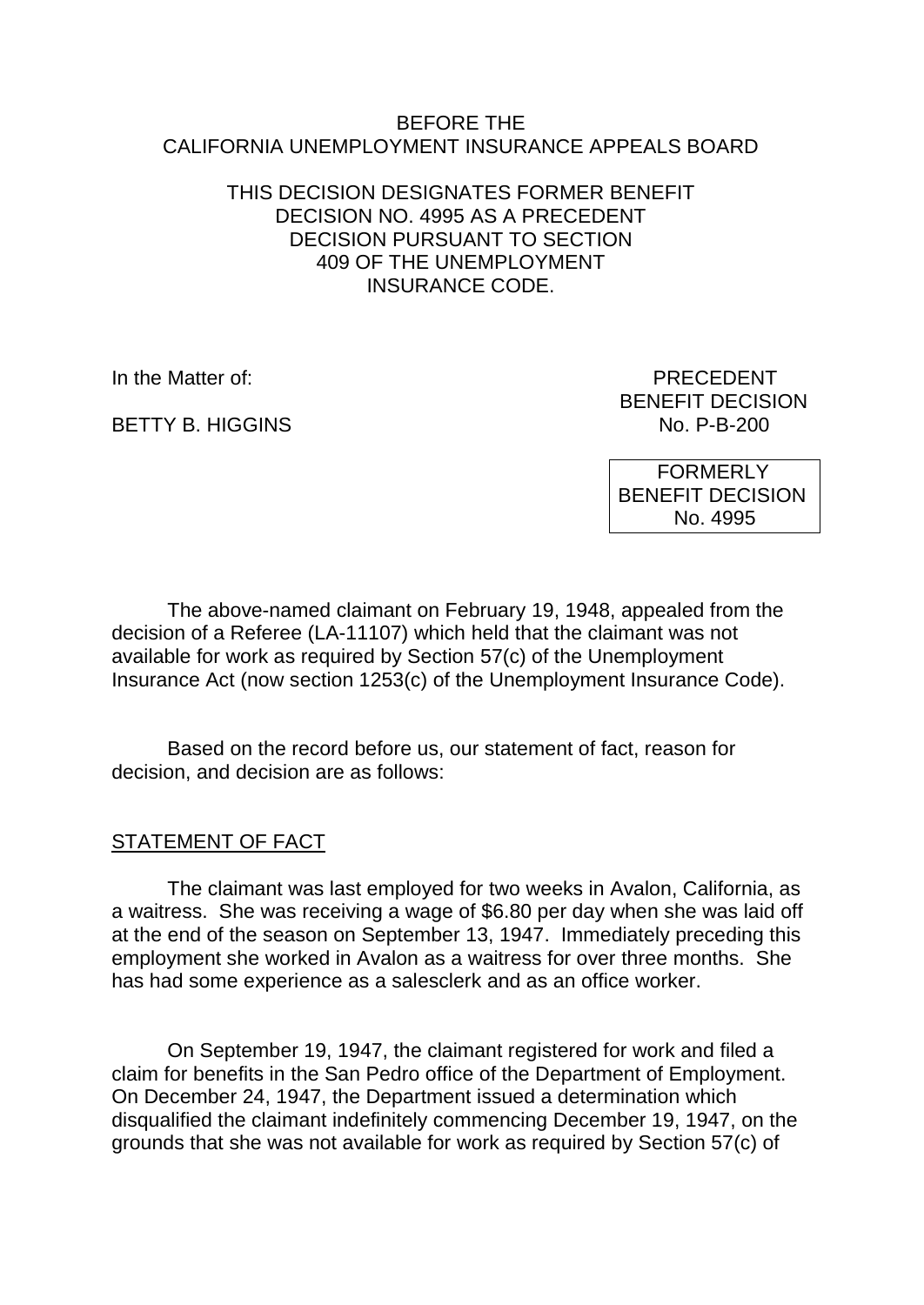the Act. From this determination the claimant appealed and a Referee affirmed the determination.

The claimant moved to Avalon on April 1, 1946, and was employed there as a waitress until the end of the 1946 season. After she was laid off from the same work at the end of the 1947 season she sought whatever work she could obtain in the establishments which remain open all year. The claimant placed no restrictions on acceptable employment. During November 1947, she married a permanent resident of the island.

Avalon is located on Catalina Island off the shore of the Los Angeles harbor and is a well known summer resort for tourists and vacationers. The employment opportunities decrease during the winter season and at that time there is very little activity on the island for the year around residents. The claimant sought employment in four cafes, a large chain grocery store, a bank, and the telephone company, which constitute a large part of the potential employers during the off-season.

# REASON FOR DECISION

The Appeals Board has previously held that a where a claimant is a permanent resident of a locality and becomes unemployed at the end of a season because industry no longer is able to offer him employment, that claimant remains a member of the labor force although unable to continue as an active member.

The claimant, when she became unemployed at the end of the resort season, had been a permanent resident of Avalon for some time. She sought to continue as an active member of the labor force by seeking work in such establishments as might provide employment during the off-season, and placed no unreasonable restrictions or limitations on acceptable employment. Under these circumstances, we hold that the claimant's unemployment was due, not to her withdrawal from the labor market but rather to the failure of industry to offer her employment. Therefore, we conclude that the claimant met the availability requirements of Section 57(c) of the Act during the period involved in this appeal.